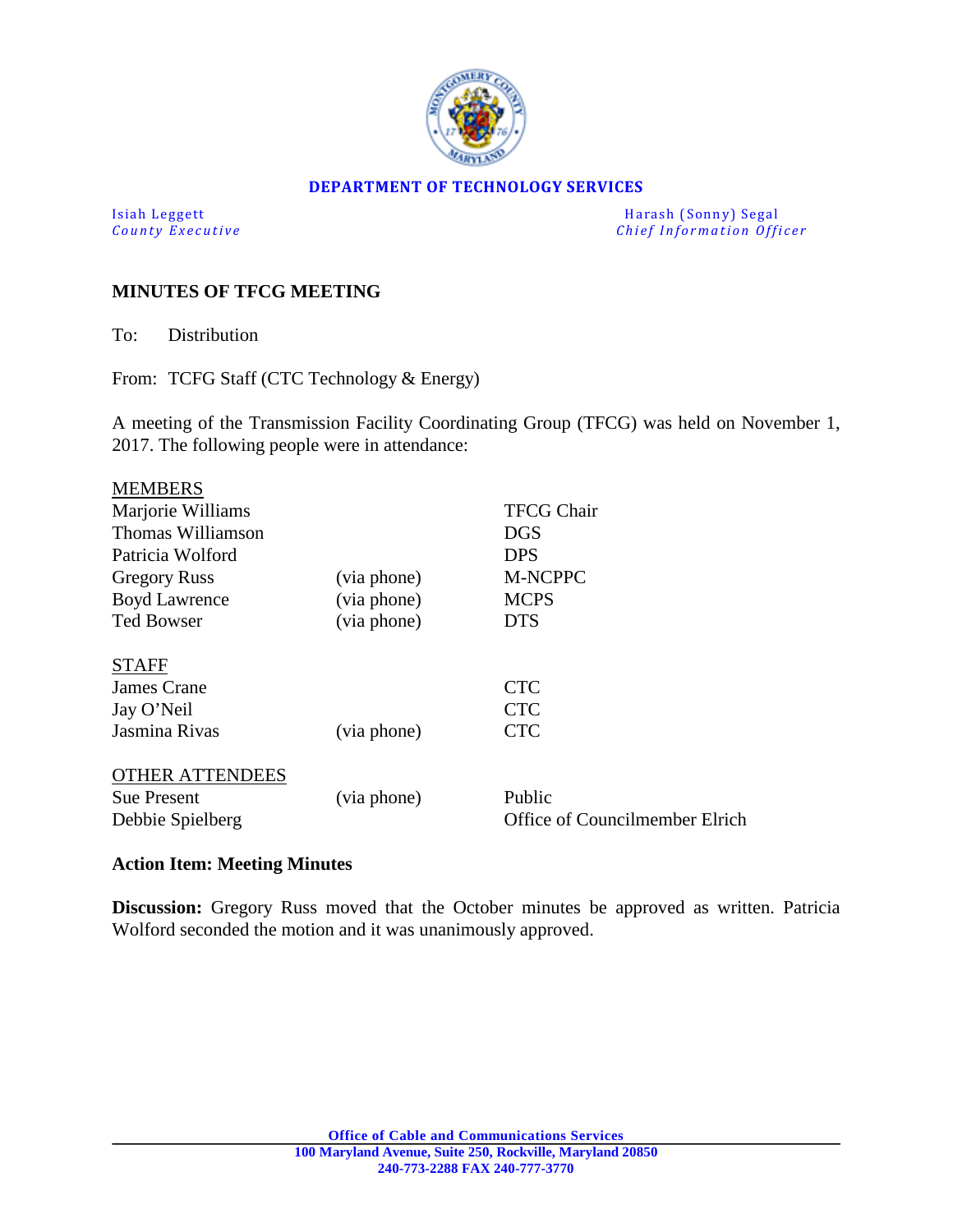Minutes of TFCG Meeting Held November 1, 2017 Page 2 of 6

### **Consent Agenda**

*1. Application Number:* 201708-06 *Type:* Minor Modification *Received (date):* 7/06/2017

 *Revised:* 9/28/2017

*Applicant:* T-Mobile *Site Name/Location:* Milestone/1 Milestone Center Ct, Germantown *Zoning Standard:* I-1 *Property Owner:* WMMH Building LLC *Description:* Attach one 57"-high panel antenna at 150' on a 150' monopole. *Tower Coordinator Recommendation:* Recommended

*2. Application Number:* 201710-13 *Type:* Minor Modification *Received (date):* 9/13/2017 *Revised:* 10/02/2017

*Applicant:* Verizon Wireless *Site Name/Location:* 6900 Wisconsin/6900 Wisconsin Ave, Chevy Chase *Zoning Standard:* CR-3.0 *Property Owner:* 6900 Wisconsin LLC *Description:* Replace three RRHs and attach six RRHs at 84' and 93' on an 80' apartment building. *Tower Coordinator Recommendation:* Recommended

*3. Application Number:* 201711-02 *Type:* Minor Modification *Received (date):* 9/18/2017  *Revised:* 10/03/2017

*Applicant:* Verizon Wireless *Site Name/Location:* Cabin John Water Tank/7806A Tomlinson Terr, Cabin John *Zoning Standard:* R-200 *Property Owner:* WSSC *Description:* Antenna Change Out: Replace six 72"-high panel antennas and add three RRHs at 112' on 134' water tank. **Tower Coordinator Recommendation:** Conditioned on the applicant providing written approval from WSSC of the attachment at the time of permitting.

*4. Application Number:* 201711-05 *Type:* Minor Modification *Received (date):* 09/15/2017 *Revised:* 10/10/2017

*Revised:* 10/17/2017

*Applicant:* T-Mobile *Site Name/Location:* Pepco #29-S/19650 Peach Tree Rd, Barnesville *Zoning Standard:* RDT *Property Owner:* Pepco *Description:* Antenna Change Out: Replace three 93"-high and three 59"-high panel antennas at 137' on a 134' tower. *Tower Coordinator Recommendation:* Recommended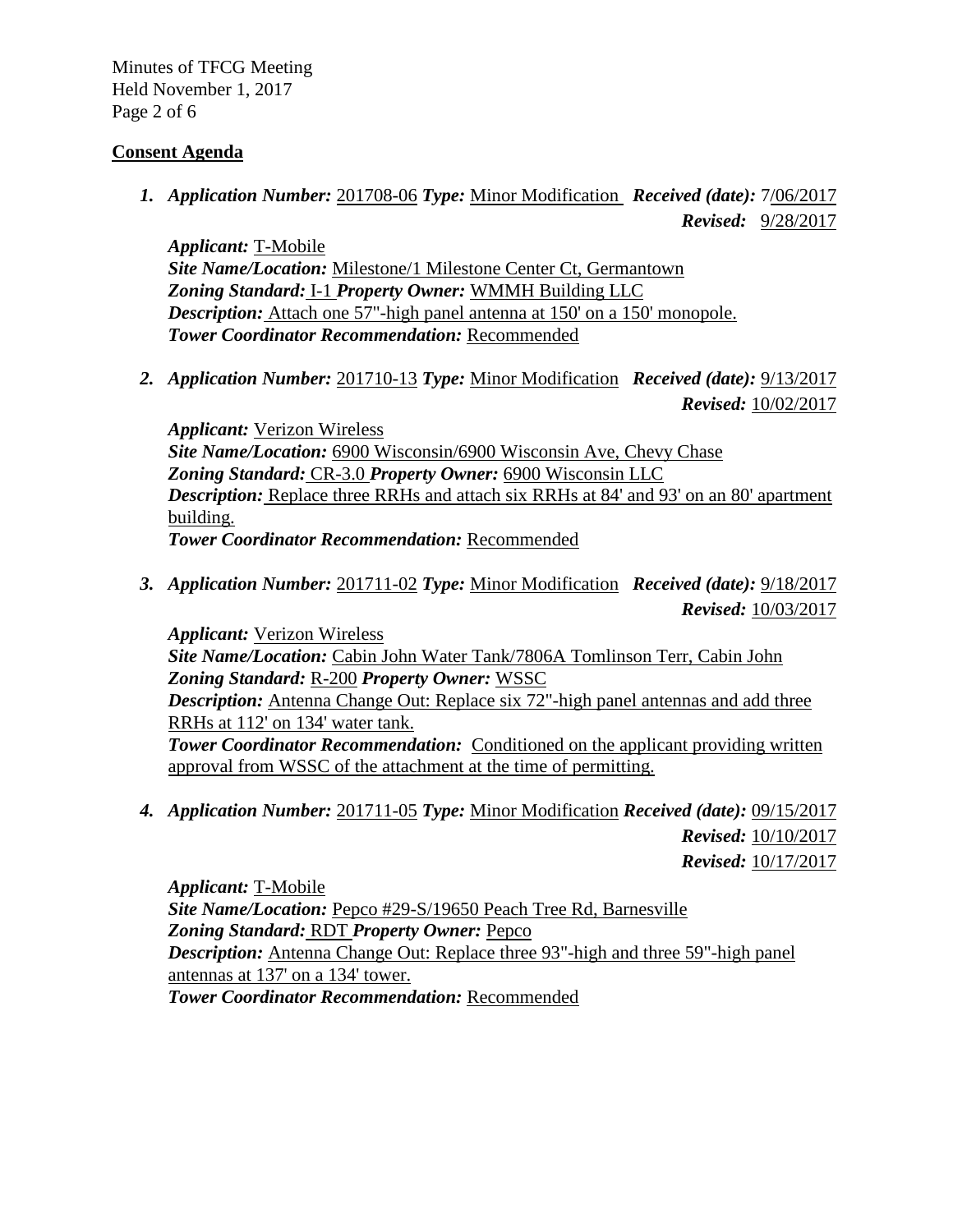Minutes of TFCG Meeting Held November 1, 2017 Page 3 of 6

> *5. Application Number:* 201711-07 *Type:* Minor Modification *Received (date):* 09/25/2017 *Revised:* 10/17/2017

*Applicant:* Verizon Wireless *Site Name/Location:* Potomac Water Filt. Plant/12200 River Rd, Potomac *Zoning Standard:* RE-2 *Property Owner:* WSSC *Description:* Antenna Change Out: Remove nine and replace six 73"-high antennas at 100' on a 94' office building. *Tower Coordinator Recommendation:* Conditioned on the applicant providing written approval from WSSC of the attachment at the time of permitting.

*6. Application Number:* 201711-08 *Type:* Minor Modification *Received (date):* 8/31/2017 *Applicant:* Verizon Wireless *Site Name/Location:* Gymkhana Club/14100 River Road, Potomac *Zoning Standard:* RE-2 *Property Owner:* River Road Development, Inc *Description:* Antenna Change Out: Replace six 72"-high panel antennas at 128' on a 143' monopole.

*Tower Coordinator Recommendation:* Recommended

*7. Application Number:* 201711-09 *Type:* Minor Modification *Received (date):* 9/25/2017  *Revised:* 10/10/2017

*Applicant:* Verizon Wireless *Site Name/Location:* Pinnacle Towers/5202 (aka 5208) River Rd, Bethesda *Zoning Standard:* IM-2.5 *Property Owner:* Estate of Edward Marnet *Description:* Antenna Change Out: Remove nine and replace six 96"-high antennas at 126' on a 745' tower. *Tower Coordinator Recommendation:* Recommended

- *8. Application Number:* 201711-10 *Type:* Minor Modification *Received (date):* 9/23/2017 *Applicant:* Verizon Wireless *Site Name/Location:* Park Ritchie Apts./7600 Maple Ave, Takoma Park *Zoning Standard:* R-10 *Property Owner:* Park Ritchie LLC *Description:* Antenna Change Out: Replace six 72"-high antennas; four at 147' and two at 157' on a 151' apartment building. *Tower Coordinator Recommendation:* Recommended
- *9. Application Number:* 201711-11 *Type:* Minor Modification *Received (date):* 9/25/2017 *Revised:* 10/11/2017

*Applicant:* Verizon Wireless *Site Name/Location:* Cabin John VFW Post/11511 MacArthur Blvd, Potomac *Zoning Standard:* RE-2 *Property Owner:* Cabin John Memorial Post 5633 *Description:* Antenna Change Out: Remove nine and replace six 72"-high panel antennas at 125' on a 126' monopole. *Tower Coordinator Recommendation:* Recommended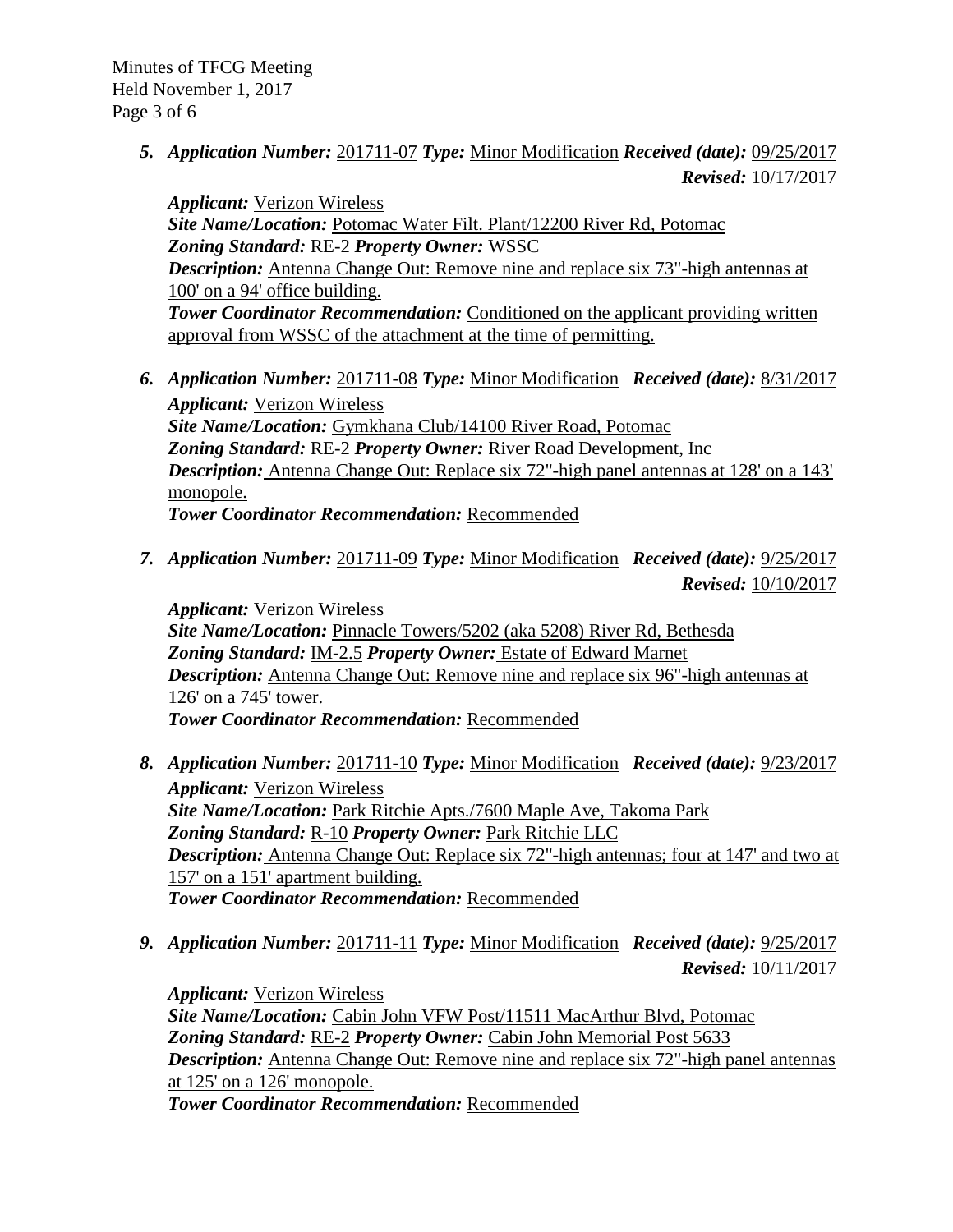Minutes of TFCG Meeting Held November 1, 2017 Page 4 of 6

> *10. Application Number:* 201711-12 *Type:* Minor Modification *Received (date):* 10/02/2017 *Revised:* 10/17/2017

*Applicant:* T-Mobile *Site Name/Location:* Pepco#111-S/7600 Hadley Farms Dr, Gaithersburg *Zoning Standard:* R-200 *Property Owner:* Pepco *Description:* Antenna Change Out: Replace three 93"-high panel antennas at 135' on a 135' monopole. *Tower Coordinator Recommendation:* Recommended

*11. Application Number:* 201711-13 *Type:* Minor Modification *Received (date):* 10/09/2017 *Applicant:* Verizon *Site Name/Location:* Pepco #666S/10611 Westlake Dr, Bethesda *Zoning Standard:* R-90 *Property Owner:* Pepco *Description:* Antenna Change Out: Remove twelve and replace six 96"-high panel antennas at 118' on a 123' transmission pole.

*Tower Coordinator Recommendation:* Recommended

- *12. Application Number:* 201711-17 *Type:* Minor Modification *Received (date):* 10/11/2017 *Applicant:* Verizon *Site Name/Location:* Classic Residence/8100 Connecticut Ave, Chevy Chase *Zoning Standard:* R-10 *Property Owner:* Chevy Chase Partnership *Description:* Remove three antennas and add six RRHs at 146' on a 160' apartment building. *Tower Coordinator Recommendation:* Recommended
- *13. Application Number:* 201711-18 *Type:* Minor Modification *Received (date):* 10/11/2017 *Revised:* 10/24/2017

*Applicant:* Sprint/Nextel *Site Name/Location:* Lloyd Property/21410 Beallsville Rd, Dickeson *Zoning Standard:* AR *Property Owner:* Terry, Nerrisa, Frank & Eric Lloyd *Description:* Antenna Change Out: Attach three 72"-high panel antennas at 138' on a 140' monopole. *Tower Coordinator Recommendation:* Recommended

*14. Application Number:* 201711-19 *Type:* Minor Modification *Received (date):* 10/11/2017  *Revised:* 10/24/2017

*Applicant:* Sprint/Nextel *Site Name/Location:* Izaak Walton League*/*18301 Waring Station Rd, Germantown *Zoning Standard:* R-200 *Property Owner:* Izaak Walton League **Description:** Attach three 72"-high panel antennas at 224' on a 226' tower. *Tower Coordinator Recommendation:* Recommended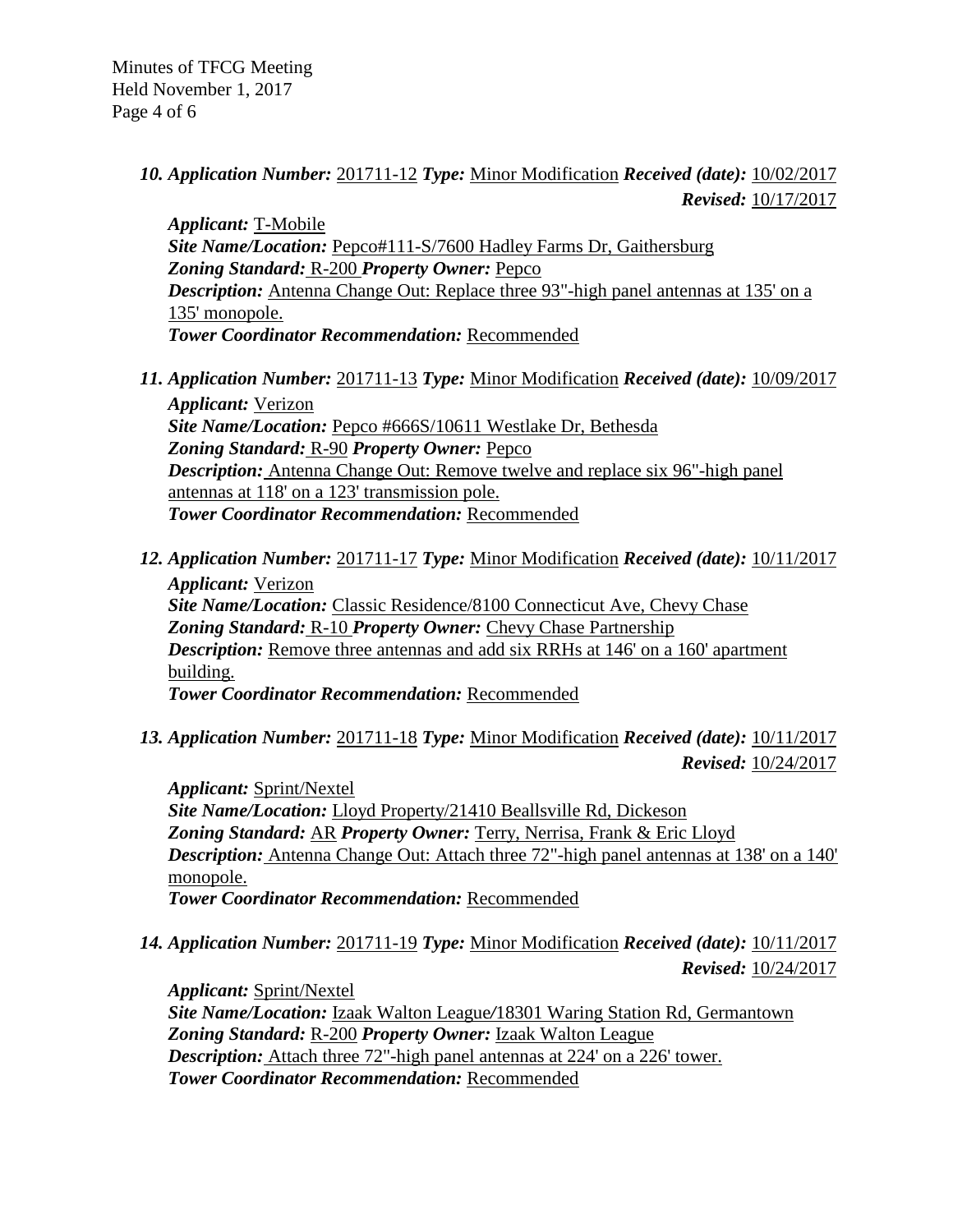# *15. Application Number:* 201711-20 *Type:* Minor Modification *Received (date):* 10/11/2017  *Revised:* 10/17/2017  *Revised:* 10/18/2017

*Applicant:* Sprint *Site Name/Location:* Colesville Monopole/49 Randolph Rd, Colesville *Zoning Standard:* NR-0.75 *Property Owner:* Colesville Center LLC *Description:* Attach three 72"-high antennas at 150' on a 150' monopole. *Tower Coordinator Recommendation:* Recommended

*16. Application Number:* 201711-21 *Type:* Minor Modification *Received (date):* 10/11/2017 *Revised:* 10/17/2017

*Applicant:* Sprint *Site Name/Location:* Shumaker Property/16700 Barnesville Rd, Barnesville *Zoning Standard:* AR *Property Owner:* Kenneth Shumaker *Description:* Antenna Change Out: Replace three 72"-high panel antennas at 253' on a 480' tower. *Tower Coordinator Recommendation:* Recommended

*17. Application Number:* 201711-22 *Type:* Minor Modification *Received (date):* 10/11/2017 *Revised:* 10/17/2017

*Applicant:* Sprint *Site Name/Location:* Wheaton Park Maint. Yard/12012 Alpert Ln, Wheaton *Zoning Standard:* R-90 *Property Owner:* M-NCPPC *Description:* Antenna Change Out: Replace three 72"-high panel antennas at 154' on a 179' monopole. *Tower Coordinator Recommendation:* Conditioned upon approval by M-NCPPC.

*18. Application Number:* 201711-23 *Type:* Minor Modification *Received (date):* 10/11/2017 *Revised:* 10/17/2017

*Applicant:* Sprint *Site Name/Location:* Avenel Golf Course/10010 Oaklyn Dr, Potomac *Zoning Standard:* RE-2C *Property Owner:* WSSC *Description:* Antenna Change Out: Replace three 72"-high panel antennas at 110' on a 130' stealth tree monopole. **Tower Coordinator Recommendation:** Conditioned on the applicant providing written approval from WSSC of the attachment at the time of permitting.

*19. Application Number:* 201711-24 *Type:* Minor Modification *Received (date):* 10/11/2017 *Revised:* 10/20/2017

*Applicant:* Sprint *Site Name/Location:* Fire Station #33/11430 Falls Rd, Potomac *Zoning Standard:* R-200 *Property Owner:* Rockville Volunteer Fire Dept.